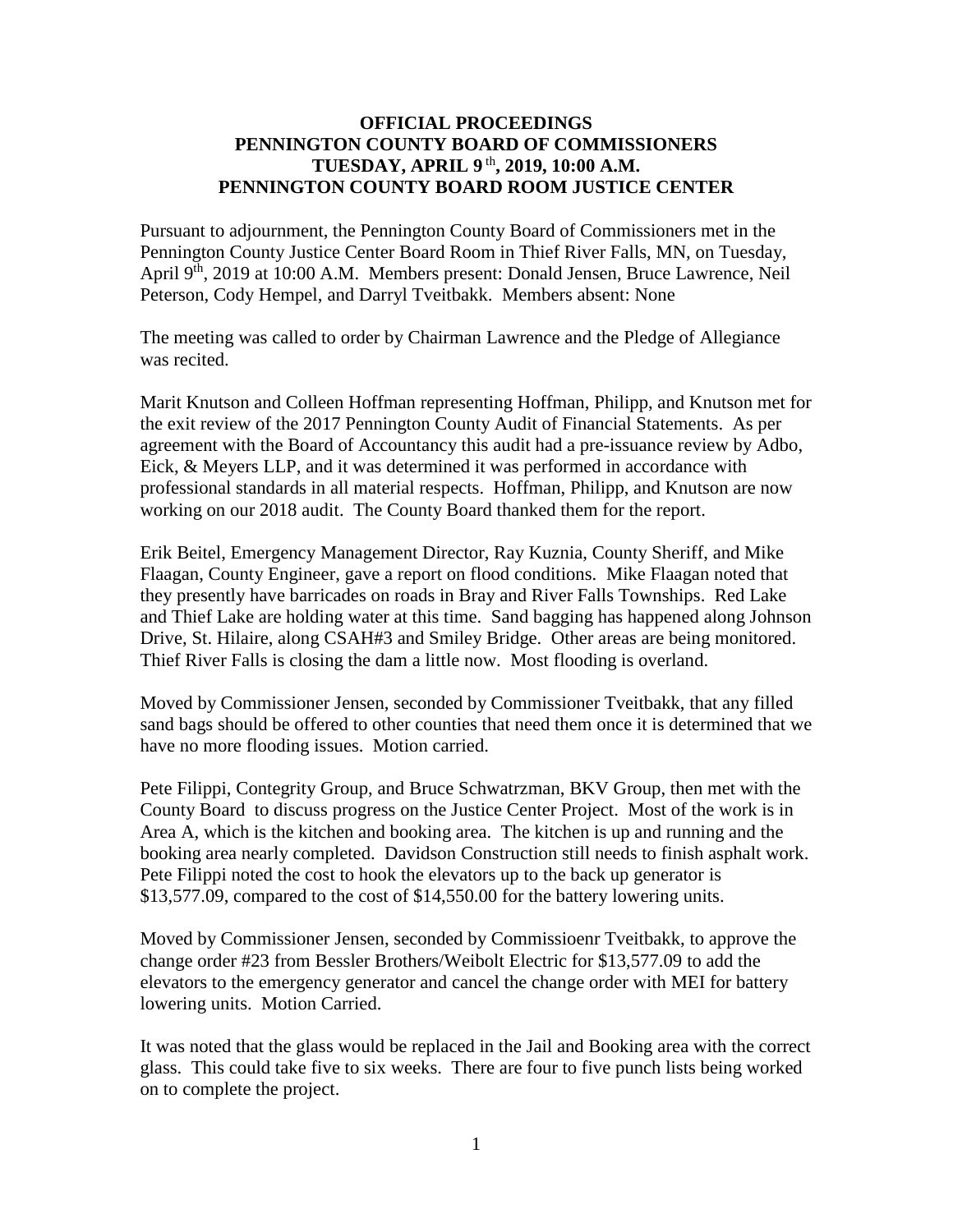County Engineer, Mike Flaagan, informed the Board they will start advertising for an Assistant Engineer next week.

The following resolution was introduced by Commissioner Hempel, seconded by Commissioner Jensen, and upon vote unanimously carried.

## **RESOLUTION AUTHORIZING SPONSORSHIP OF SNOWMOBILE TRAILS OPERATED BY THIEF RIVER FALLS SNO-DRIFTERS**

**BE IT RESOLVED**, that the county of Pennington act as the legal sponsor for an application for funding to the State of Minnesota Department of Natural Resources for maintenance of snowmobile trails managed by the Thief River Falls Sno-Drifters.

**BE IT RESOLVED,** that upon approval of its application by the state, the County of Pennington may enter into an agreement with the State of Minnesota for the above referenced project and that it will comply with all applicable laws and regulations as stated in the agreement.

**BE IT FURTHER RESOLVED**, that the Chairman and County Auditor-Treasurer are authorized to sign such an agreement with the Department of Natural Resources.

**BE IT FURTHER RESOLVED**, that Kenneth Olson, County Auditor-Treasurer, is hereby authorized to serve as the fiscal agent for the above referenced project.

The following resolution was introduced by Commissioner Jensen, seconded by Commissioner Hempel, and upon vote unanimously carried.

## **RESOLUTION AUTHORIZING SPONSORSHIP OF SNOWMOBILE/CROSS COUNTRY SKI TRAILS OPERATED BY GOODRIDGE TRAILBLAZERS SNOWMOBILE CLUB**

**BE IT RESOLVED, that Pennington County act as the legal** sponsor for an application for funding to the State of Minnesota Department of Natural Resources for maintenance for Wapiti, 4-G North and 4-G River Road Snowmobile trails managed by the Goodridge Trailblazers Snowmobile Club.

**BE IT RESOLVED,** that upon approval of its application by the state, the County of Pennington may enter into an agreement with the State of Minnesota for the above referenced project and that it will comply with all applicable laws and regulations as stated in the agreement.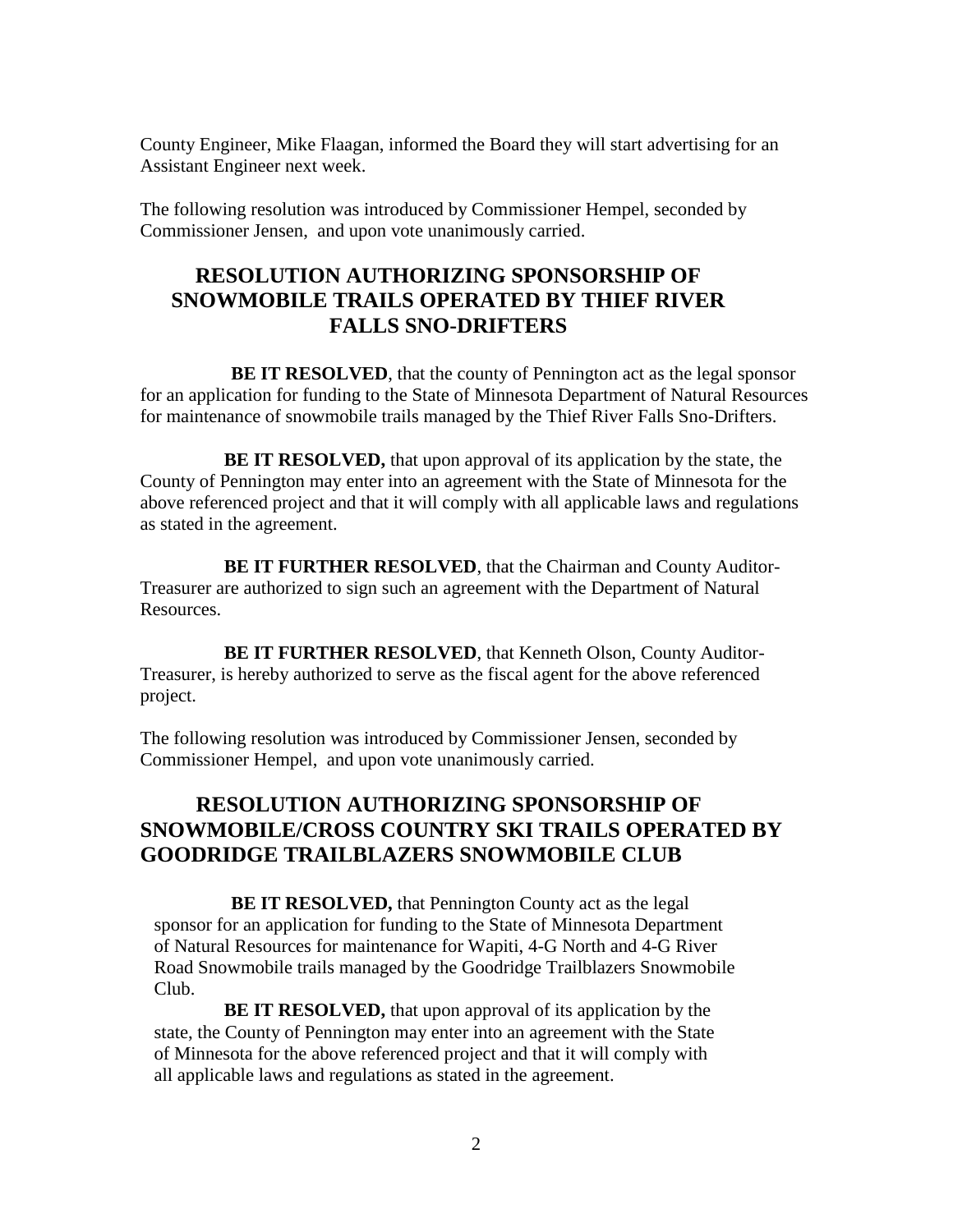**BE IT FURTHER RESOLVED, that the Chairman and County** Auditor-Treasurer are authorized to sign such an agreement with the Department of Natural Resources.

**BE IT FURTHER RESOLVED,** that the County Auditor-Treasurer is hereby authorized to serve as the fiscal agent for the above referenced project.

Commissioner Hempel moved, seconded by Commissioner Peterson, to purchase two HP Business Desktops computers from Reditech IT Solutions for \$2,587.50 for the County Recorders Office. Motion Carried.

Moved by Commmissioner Jensen, seconded by Commissioner Tveitbakk, to approve the following change orders for the Justice Center Project. Motion Carried.

| Change Order #1                     | A.J. Spanjers Co. Inc. | Install Insulation and       | $+\$1,650.00$  |
|-------------------------------------|------------------------|------------------------------|----------------|
|                                     |                        | acoustics, sealant in joists |                |
|                                     |                        | and outdoor rec room 2014    |                |
| Change Order #2                     | Johnson-Nelson         | Replace door and cut pass    | $+$ \$3,043.00 |
|                                     | Masonry                | through opening in Dispatch  |                |
| Change Order #22   Weibolt Electric |                        | Network cabling and          | $+\$1,828.00$  |
|                                     |                        | holding cell cameras         |                |

Moved by Commissioner Hempel, seconded by Commissioner Peterson, to authorize Commissioner Lawrence to represent Pennington County on the Complete Count Committee for the 2020 Census. Motion carried.

At 10:50 A.M.. Commissioner Jensen moved, seconded by Commissioner Peterson, to close the County Board meeting pursuant to MN Statue 13D.05 Subd. 2(3) to discuss employee's non-public health information. Motion unanimously carried.

At 10:57 A.M., Commissioner Peterson, seconded by Commissioner Tveitbakk, moved to reopen the County Board meeting. Motion carried.

Moved by Commissioner Jensen, seconded by Commissioner Peterson, to terminate the employment of Keith Thode effective April 9<sup>th</sup>, 2019 and thank him for his 29+ years of dedicated service to Pennington County. Motion carried.

The following bids were received for the garden shed as advertised:

| <b>Gerald Duray</b>      | \$516.00 |
|--------------------------|----------|
| Les Cota                 | \$250.00 |
| Doug Martell             | \$150.25 |
| Bryan Malone             | \$352.00 |
| <b>Kenneth Stevenson</b> | \$201.00 |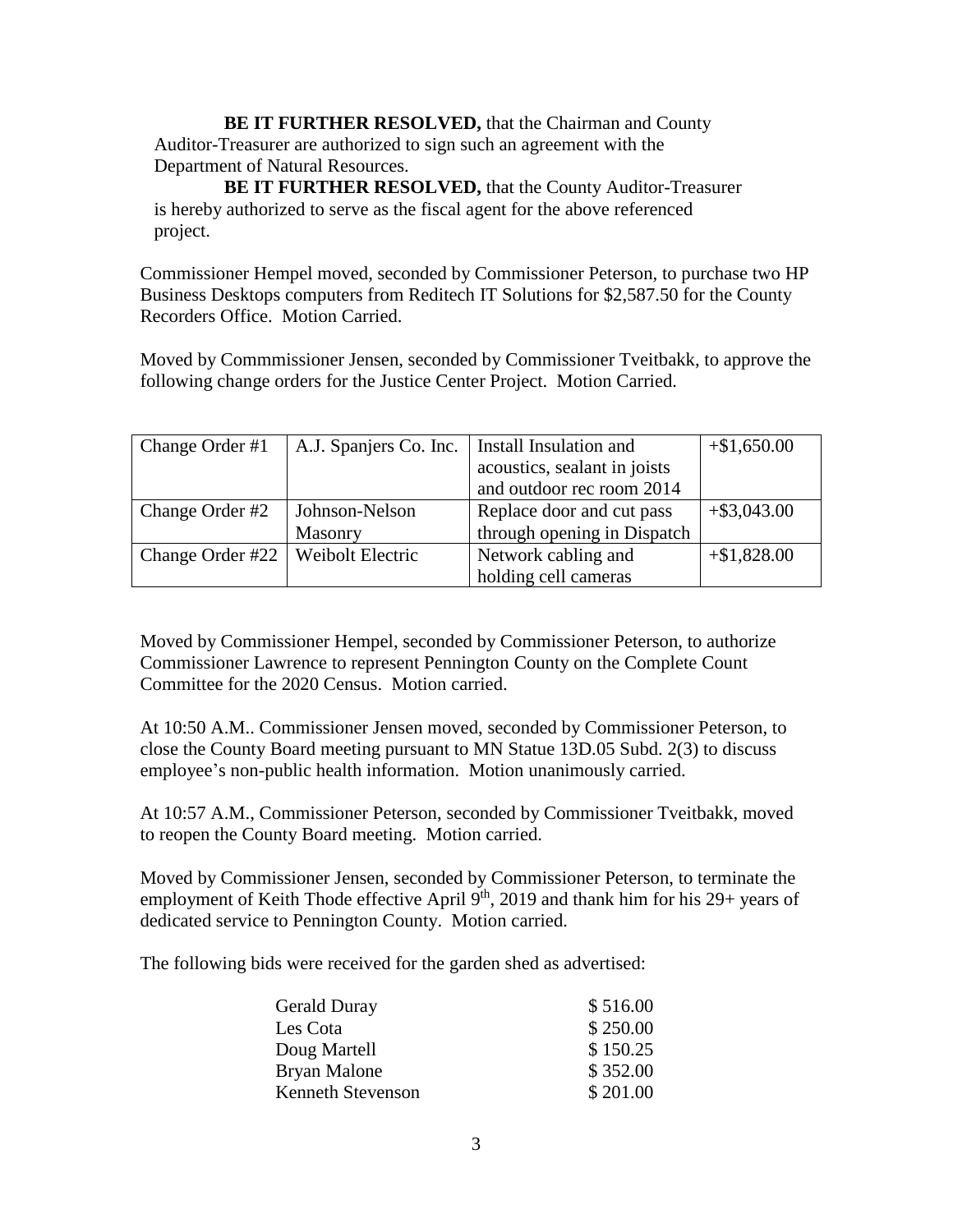| Gary Holmgren         | \$400.00 |
|-----------------------|----------|
| Greenway Enviromental | \$202.00 |
| Galen Phelps          | \$434.00 |
| Linda Dvorsak         | \$160.00 |
| Davidson Construction | \$211.00 |

Moved by Commissioner Peterson, seconded by Commissioner Hempel, to award the sale of the garden shed to Gerald Duray for \$516.00, Motion carried.

The following bids were received for the pole shed as advertised.

| Davidson Construction | \$3,110.00              |
|-----------------------|-------------------------|
| Michael Brandon       | \$ 400.00               |
| Greenway Enviromental | \$1,005.00              |
| Neil Jensen           | 560.00<br>$\mathcal{S}$ |

Moved by Commissioner Jensen, seconded by Commissioner Peterson, to award the sale of the pole shed to Davidson Construction for the amount of \$3,110.00. Motion carried.

The following bid was received for the cabin as advertised.

| Davidson Construction | \$2,110.00 |
|-----------------------|------------|
|-----------------------|------------|

Moved by Commissioner Jensen, seconded by Commissioner Peterson, to award the sale of the cabin to Davidson Construction for the amount of \$2,110.00.

There were no bids received for the house and the County will move forward to demolish the structure.

Moved by Commissioner Tveitbakk, seconded by Commissioner Jensen, to advertise to fill the position of Mechanic for the Highway Department. Motion carried.

Motioned by Commissioner Jensen, seconded by Commissioner Hempel, to approve the Human Services warrants totaling \$44,503.76, the Auditor and Manual warrants for January totaling \$2,436,832.17, for February totaling \$1,088,844.83, and for March totaling \$1,598,612.48, and also the following Commissioner warrants.

| <b>WARRANTS</b> |
|-----------------|
|-----------------|

| <b>County Revenue</b>          |               | \$251,124.20 |
|--------------------------------|---------------|--------------|
| Road & Bridge                  |               | \$128,199.53 |
| Solid Waste Facility           | SS.           | 3,969.50     |
| <b>Highway Bond Fund</b>       | SS.           | 1,550.00     |
| Minimum Security Facility Bond | <sup>\$</sup> | 1,550.00     |

Also including payments to Christianson's Business furniture for Invoice numbers 2967-1-RF. 2968-1-RF, 2614-1-RF, and 2614-1-RF. Motion carried